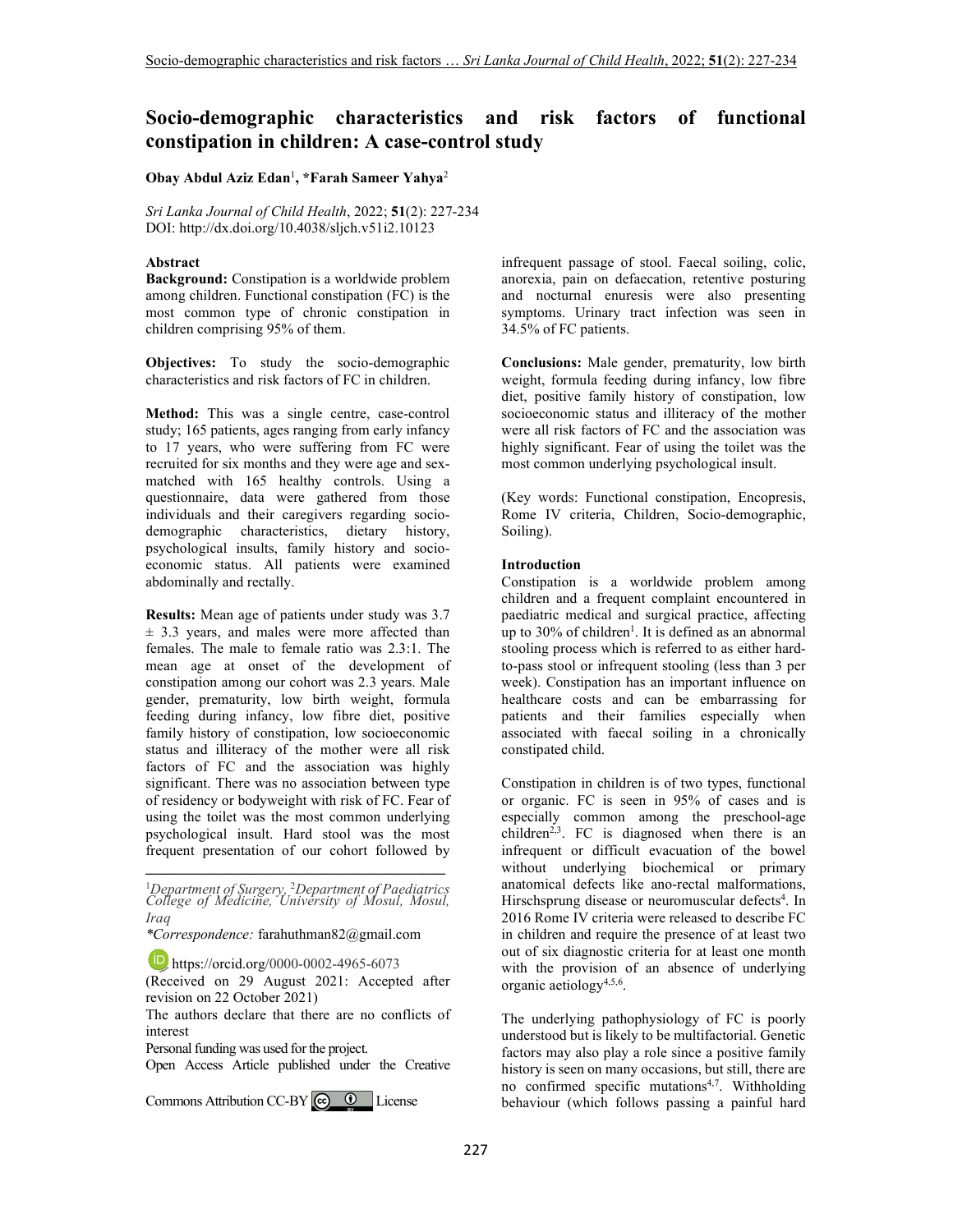stool) is the most common mechanism for initiation of FC, especially at the age of toilet training and this evolves into a vicious cycle of hardening of stool and withholding. Children who are more prone to the risk of FC are infants at the age of introduction of complementary feeding, children around the period of toilet training and children at the start of school<sup>8</sup>.

# **Objectives**

The objectives of this study were to assess the sociodemographic characteristics and the risk factors for the development of FC in children.

#### **Method**

This was a single centre, case-control study conducted from July 2020 to January 2021. The *cases* group involved patients who were visiting the paediatric gastroenterology clinic complaining of chronic constipation and the patients' age range was from early infancy to late adolescence. The *control*  group included healthy infants and children who were visiting a primary care centre for vaccination and / or routine care. They were age and sexmatched with each subject in the *cases* group.

*Inclusion criteria:* All infants and children from early infancy to late adolescence with a diagnosis of FC according to Rome IV criteria.

*Exclusion criteria*: Any case with a medical or surgical cause of constipation (organic constipation)<br>e.g., drugs, congenital hypothyroidism, e.g., drugs, congenital hypothyroidism, Hirschsprung disease, recto-anal malformations, spinal cord lesions etc.

Each patient was fully examined by a well-trained paediatrician and paediatric surgeon to tackle the cause of constipation. Over six months the total number of patients collected with chronic constipation was 256 patients. Only 165 patients were included in the study because they met the inclusion criteria and they were matched with 165 healthy controls.

Using a questionnaire, data were gathered from those patients and their caregivers including sociodemographic characteristics, onset and duration of constipation, type of feeding during early infancy, current dietary fibre content, any new psychological trauma or fear (e.g., familial quarrels, the start of school or direct physical or verbal or sexual abuse of the child, etc.), any family history of chronic constipation and common symptoms associated with constipation. A low fibre diet was considered when the usual diet of the patients during the day was lacking fruits, vegetables, and whole grains or if it was mainly sweets and junk food. Also, each patient was examined for abdominal and rectal findings. All findings during the physical examination were recorded. A midstream clean catch urine sample from each patient was sent for general urine examination.

*Ethical issues:* Ethical approval was obtained from the Medical Research Ethics Committee, University of Mosul College of Medicine, Mosul, Iraq (Ref. No. UOM/COM/MREC/21-22 (3) dated 12/9/2021). Written informed consent was obtained from parents of all subjects involved in the study.

*Statistical analysis:* Data were processed using SPSS 23.0 software. A Chi-square test was used to study the association between the categorical variables & FC. A  $p$ -value < $0.05$  was considered statistically significant.

#### **Results**

Out of 291 patients complaining of chronic constipation who were visiting the paediatric gastroenterology clinic for 6 months, only 165 patients had a clear diagnosis of FC and they were included in the study. Patients' ages ranged from 2 months to 17 years. The mean age of the patients was 3.7 years and the standard deviation (SD) was 3.3 years. There were 115 (69.7%) male patients and 50 (30.3%) female patients with a male to female ratio of 2.3:1. The mean age at onset of the development of constipation among our cohort was 2.3 years (SD 2.9 years) as shown in Figure 1, while the mean duration of chronic constipation among them was 17 months (SD 23.3 months).



The patients' socio-demographic characteristics in comparison to controls are illustrated in Table 1.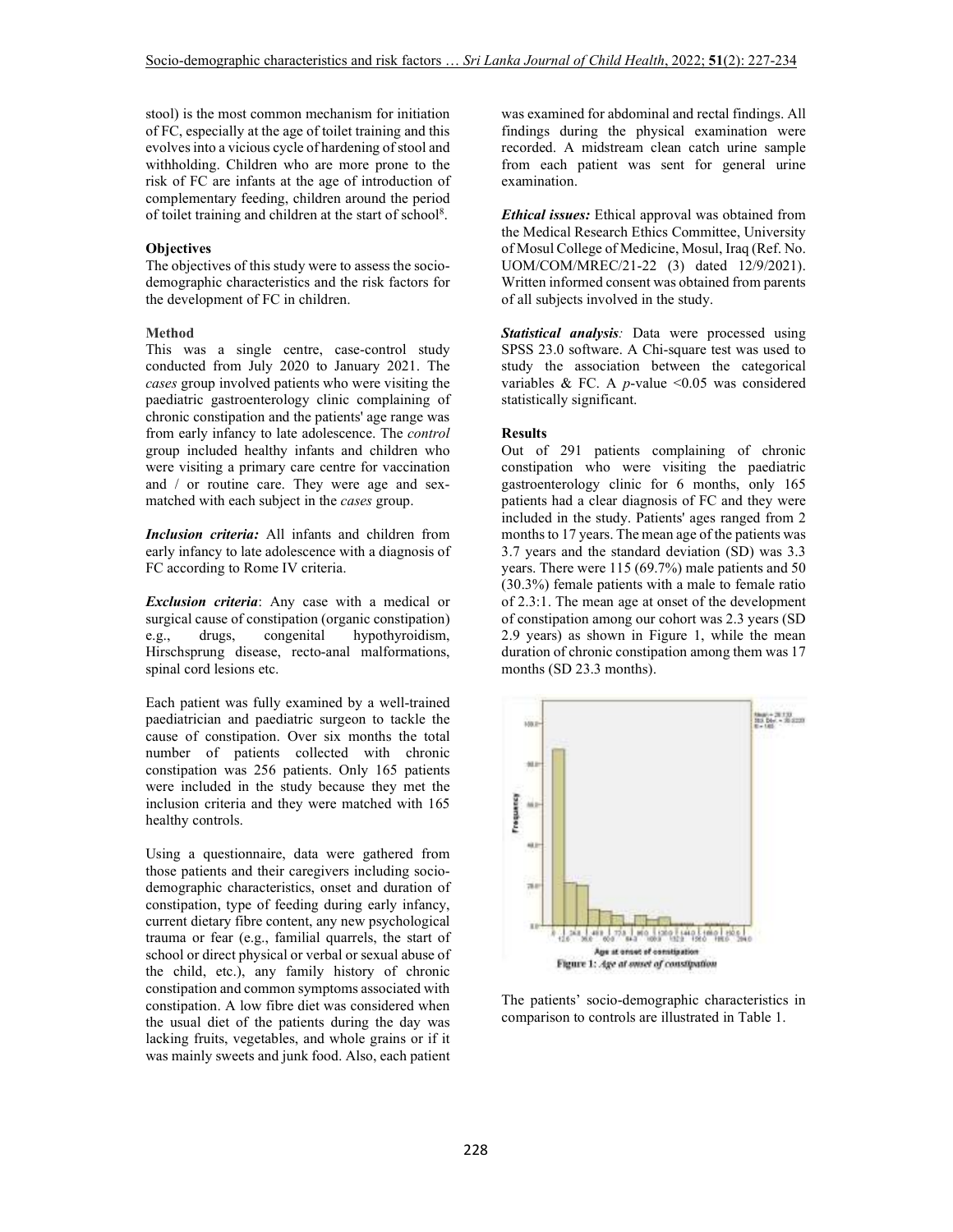| Characteristic                      | r apici, socio-aemographic characteristics of<br><b>Patients</b> | Controls   | cases una controis<br>Odds ratio | 95% CI of     | p-value        |
|-------------------------------------|------------------------------------------------------------------|------------|----------------------------------|---------------|----------------|
|                                     | n(%)                                                             | $n$ (%)    | (OR)                             | <b>OR</b>     |                |
| Weight                              |                                                                  |            |                                  |               |                |
| Low                                 | 42(25.5)                                                         | 36(21.8)   | 1.18                             | $0.71 - 1.96$ | $0.5*$         |
| Normal                              | 123(74.5)                                                        | 129 (78.2) |                                  |               |                |
| Residence                           |                                                                  |            |                                  |               |                |
| Urban                               | 119(72.1)                                                        | 105(63.6)  | 1.48                             | $0.93 - 2.35$ | $0.06*$        |
| Rural                               | 46 (27.9)                                                        | 60(36.4)   |                                  |               |                |
| Gestational age at birth            |                                                                  |            |                                  |               |                |
| Pre-term                            | 14(08.5)                                                         | 01(0.6)    | 15.20                            | 1.97-117.02   | $< 0.0001$ *** |
| Term                                | 151 (91.5)                                                       | 164 (99.4) |                                  |               |                |
| Birth weight                        |                                                                  |            |                                  |               |                |
| $<2.5$ Kg                           | 31(18.8)                                                         | 01(0.6)    | 37.90                            | 5.11-281.57   | $<0.0001***$   |
| $\geq$ 2.5 Kg                       | 134 (81.2)                                                       | 164(99.4)  |                                  |               |                |
| Feeding during infancy              |                                                                  |            |                                  |               |                |
| Formula                             | 100                                                              | 18         | 15.24                            | 8.27-28.09    | $<0.0001***$   |
| <b>Breast</b>                       | 43                                                               | 118        |                                  |               |                |
| Current diet (fibre content)        |                                                                  |            |                                  |               |                |
| Low                                 | 136 (87.7)                                                       | 32(20.6)   | 27.50                            | 14.88-50.87   | $<0.0001***$   |
| Well balanced                       | 19(12.3)                                                         | 123 (79.4) |                                  |               |                |
| Psychological insult                |                                                                  |            |                                  |               |                |
| Yes                                 | 30(18.2)                                                         | 01(0.6)    | 36.44                            | 4.90-270.73   | $<0.0001***$   |
| N <sub>0</sub>                      | 135 (81.8)                                                       | 164 (99.4) |                                  |               |                |
| Family history                      |                                                                  |            |                                  |               |                |
| Yes                                 | 35(21.2)                                                         | 12(07.3)   | 3.43                             | 1.71-6.88     | $<0.0001***$   |
| N <sub>o</sub>                      | 130 (78.8)                                                       | 153 (92.7) |                                  |               |                |
| Socio-economic status               |                                                                  |            |                                  |               |                |
| Low                                 | 79                                                               | 51         | 7.23                             | 3.24-16.11    | $<0.0001***$   |
| High                                | 09                                                               | 42         |                                  |               |                |
| Educational level of child's mother |                                                                  |            |                                  |               |                |
| Illiterate                          | 79                                                               | 56         | 2.82                             | 1.43-5.54     | $0.002**$      |
| High education                      | 17                                                               | 34         |                                  |               |                |

**Table1:** *Socio-demographic characteristics of cases and controls* 

*\*Non-significant p-value, \*\*Significant p-value, \*\*\*Highly significant p- value* 

During the first six months of life, formula feeding was documented in 100 (60.6%), breastfeeding in 43 (26.1%) and mixed feeding in 22 (13.3%). Association between formula feeding and FC was highly significant (Table 1). In children older than 6 months (155 cases and 155 controls) we studied the usual daily diet and the fibre content in it like fruits, vegetables and whole grain. A low fibre diet (mainly junk food, sweets and snacks) was usual in 87.7% children, the association with FC being highly significant.

For the history of any significant psychological insult or problem, 18.2 % of children had a positive history before the onset of chronic constipation and Table 2 illustrates the types of psychological insults and their order of frequency among those children, A history of fear of using of a toilet the most common type in 36.7% of cases. The association also was highly significant. Furthermore, a positive family history of chronic constipation among firstdegree relatives was seen in 21.2% of children with a statistically significant *p-*value (<0.0001).

| Table 2: Types of psychological insults |           |  |  |  |
|-----------------------------------------|-----------|--|--|--|
| Type of psychological insult            | n(%)      |  |  |  |
| Fear of using toilet                    | 11(36.7)  |  |  |  |
| Start of school                         | 07(23.3)  |  |  |  |
| New family member                       | 03(10.0)  |  |  |  |
| Verbal or physical abuse                | 03(10.0)  |  |  |  |
| Separation of parents                   | 03(10.0)  |  |  |  |
| Death of family member                  | 2(06.7)   |  |  |  |
| Family quarrels                         | 01(03.3)  |  |  |  |
| Sexual abuse or others                  | 0(0)      |  |  |  |
| Total number of patients                | 30(100.0) |  |  |  |

# We had 3 levels of socioeconomic status (low, medium, and high) among our cohort divided according to monthly income and social level of the family. Low socioeconomic status was characteristic in 47.9% of patients also with a highly significant association. Similarly, we studied the association between the educational level of the mother and FC in their children. We found that 47.9% of FC children had illiterate mothers. Again, the association was highly significant (Table 1).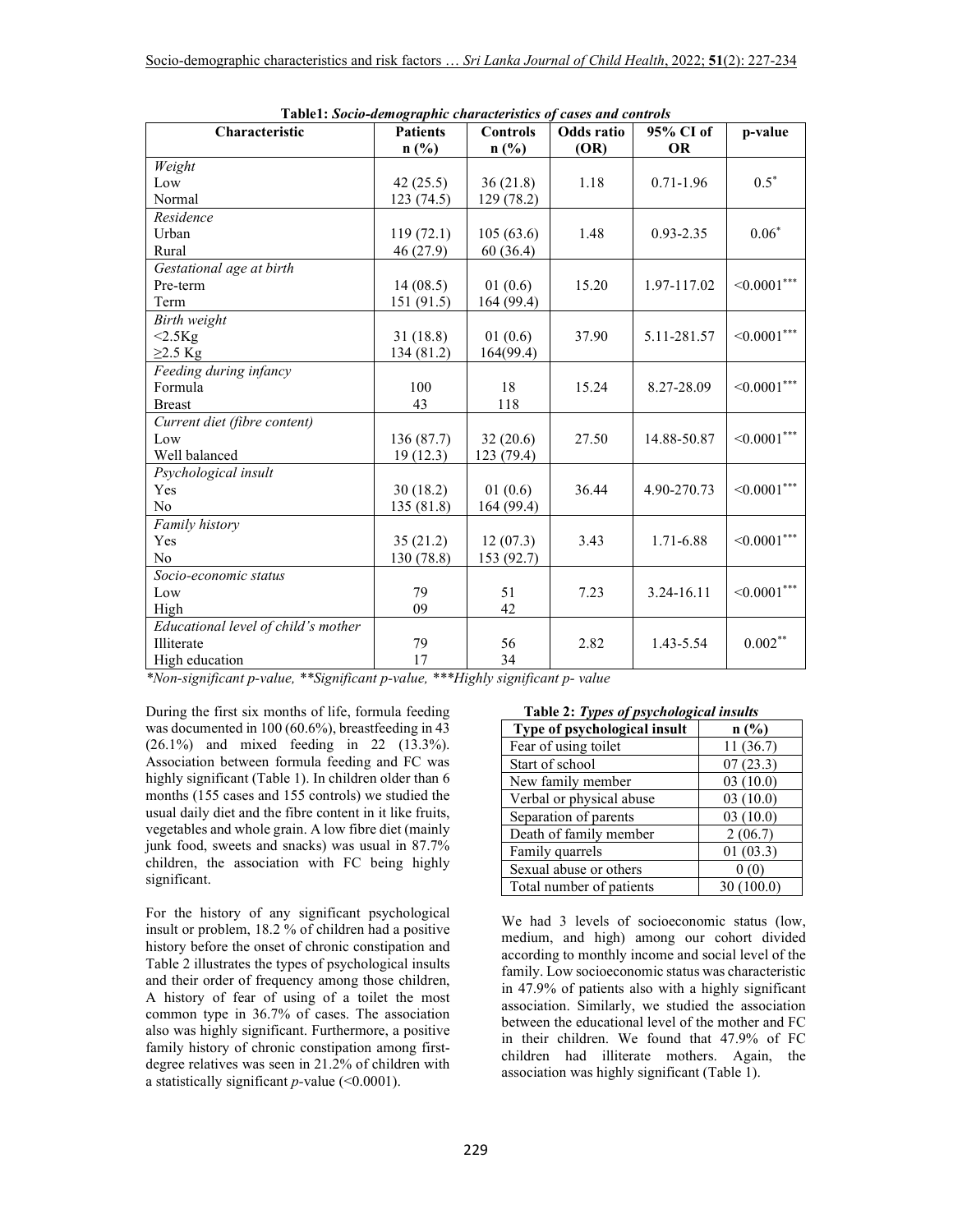Table 3 shows the common symptoms on presentation among our cohort. In retentive posturing, the child is trying to withhold his stool voluntarily by standing or sitting with stiff straight or crossed legs. Sometimes they may have a red face on straining or they may hide in a corner in an attempt to postpone defaecation.

| <b>Symptoms on presentation</b>                                                              | $n$ (%)    |
|----------------------------------------------------------------------------------------------|------------|
| Passage of hard stool mainly                                                                 | 148 (89.7) |
| Infrequent passage of stool (two or fewer per week)                                          | 17(10.3)   |
| Abdominal distension                                                                         |            |
| Yes                                                                                          | 54 (32.7)  |
| N <sub>0</sub>                                                                               | 111(67.3)  |
| Faecal soiling once / week at least for children $\geq$ 4 years (Total no. 63 children)      |            |
| Yes                                                                                          | 35(55.6)   |
| N <sub>0</sub>                                                                               | 28 (44.4)  |
| Colic                                                                                        |            |
| Yes                                                                                          | 147(89.1)  |
| N <sub>0</sub>                                                                               | 18(10.9)   |
| Anorexia                                                                                     |            |
| Yes                                                                                          | 108(65.5)  |
| N <sub>0</sub>                                                                               | 57 (34.5)  |
| Pain on defaecation                                                                          |            |
| Yes                                                                                          | 103(65.5)  |
| N <sub>0</sub>                                                                               | 62(37.6)   |
| Retentive posturing in patients $\geq 1$ year (Total no.131 children)                        |            |
| Yes                                                                                          | 37 (28.2)  |
| N <sub>0</sub>                                                                               | 94 (71.8)  |
| Urinary tract infection (confirmed by elevated pus cells and presence of viable bacteria)    |            |
| Yes                                                                                          | 57 (34.5)  |
| No                                                                                           | 108(65.5)  |
| Nocturnal enuresis preceding onset of constipation) for children $\geq$ 5years (Total no.46) |            |
| Yes                                                                                          | 10(21.7)   |
| N <sub>o</sub>                                                                               | 36(78.3)   |
| Total                                                                                        | 165(100.0) |

 **Table 3:** *Presenting symptoms among children with functional constipation*

Findings on clinical examination and their frequencies in FC patients are shown in Table 4.

 **Table 4** *Findings on clinical examination in children with functional constipation*

| <b>Clinical finding</b>        | n(%)       |
|--------------------------------|------------|
| Palpable faecal abdominal mass |            |
| Yes                            | 35(21.1)   |
| N <sub>0</sub>                 | 130 (78.8) |
| Presence of anal fissure       |            |
| Yes                            | 82 (49.7)  |
| No                             | 83 (50.3)  |
| Presence of anal skin tags     |            |
| Yes                            | 20(12.1)   |
| N <sub>0</sub>                 | 145 (87.9) |
| Palpable large rectal faecal   |            |
| mass                           | 98 (59.4)  |
| Yes                            | 67(40.6)   |
| No                             |            |
| Total                          | 165(100.0) |

# **Discussion**

FC is a common problem among children all over the world. Our study revealed that the mean age at onset of FC was 2.3 years. This was consistent with other studies $9,10,11$ . We also found that males were more affected by FC than females. This was consistent with studies from Romania and Sri Lanka $10,12$ . In other studies, there was no gender association with  $FC^{13,14,15}$ . In our study, there was no significant effect of body weight or living place whether urban or rural on the incidence of constipation<sup>13</sup>. Different studies on this subject showed different results. A study by Rajindrajith S, *et al*<sup>16</sup> revealed that children living in urban areas were at higher risk of constipation, while Chu H, *et al* concluded that residing in rural areas increases the risk of constipation among Chinese children<sup>16,17</sup>. The conflict between different papers needs to be studied further to reach an appropriate conclusion. On the other hand, patients with a history of prematurity and low birth weight are at increased risk of FC which may be due to some neurodevelopmental impairment and poor muscle tone. This was also reported by Cunningham C, *et al*<sup>18</sup> .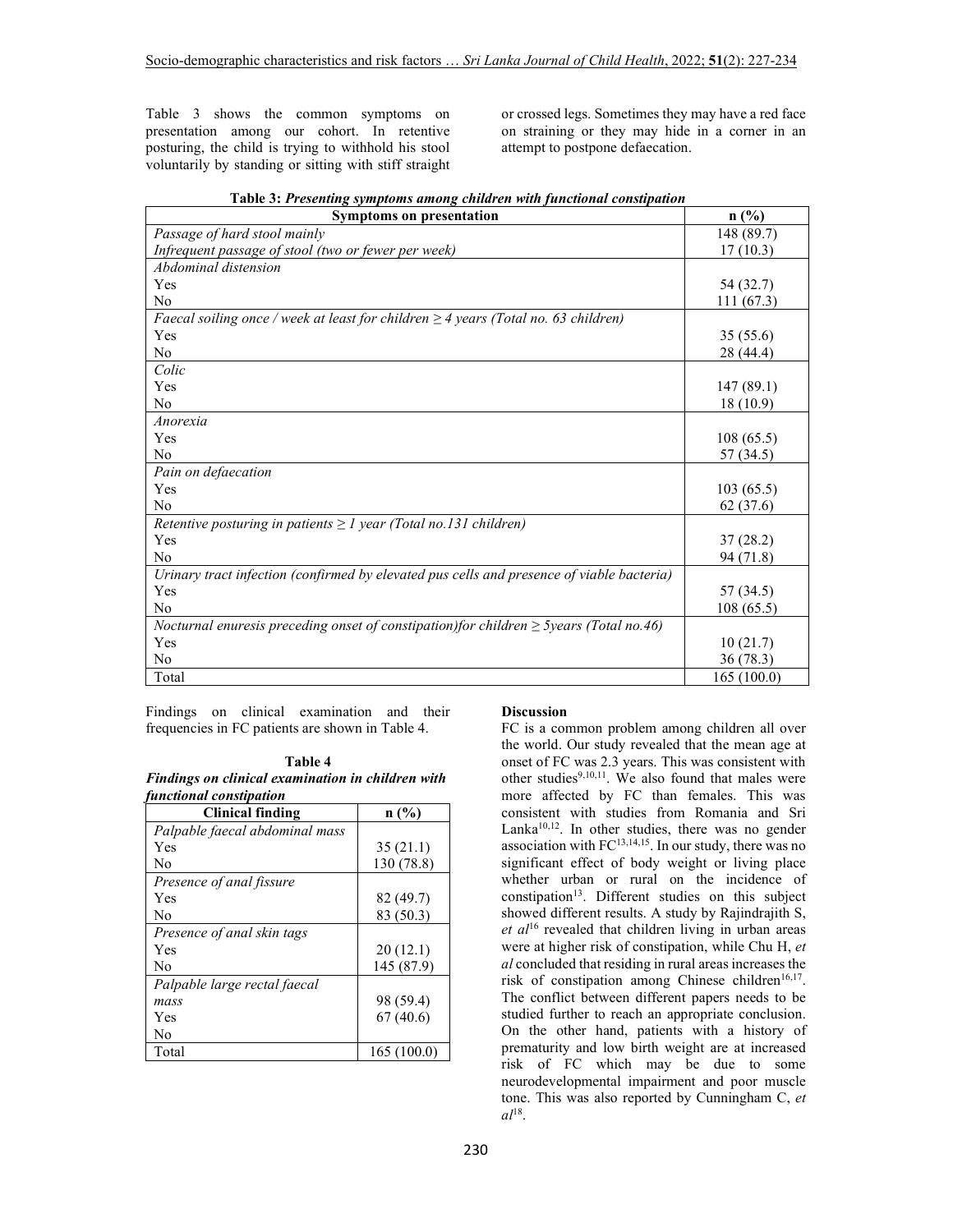FC usually has its origin in infancy and in our study, we found that formula feeding during early infancy was linked significantly with the risk of FC. It is known that breast-fed infants tend to have frequent loose stools compared to formula-fed babies who have less frequent bowel movements. This result was likewise obtained by Olaru C, et al<sup>10</sup>, Aguirre AN, *et al*<sup>19</sup> and Sangalli CN, *et al*<sup>10,19,20</sup>. Our data found that their usual diet was fibre-poor and a high percentage of them were consuming mainly sweets and junk food with little or no fruits or vegetables in their meals. Olaru C, et al<sup>10</sup> and Rezaianzadeh A, et  $a l^{21}$  came to the same conclusion. Yang J, *et al*<sup>22</sup> concluded through a meta-analysis study that fibrerich diet help in increasing defaecation frequency in constipated patients. Moreover, children who are exposed to stressful life events and psychological trauma like punishment, bullying, domestic violence, death of a family member, or any stressful new life events or abuse, are more prone to FC as reported in this study. In our cohort, fear of using the toilet was the most reported event preceding the onset of chronic constipation. Forcing the child to use the toilet before full developmental readiness or any bathroom bad experiences lead to stool withholding and a then vicious cycle of constipation. Psychological stress adversely affects bowel function and increases pelvic floor tension. Some studies reported abnormalities in rectal blood flow and changes in rectal sensitivity in patients with psychological trauma. Rajindrajith S, *et al*<sup>16</sup> concluded that the association between stress and constipation is explained by the disturbance of the brain-gut axis<sup>11,16,23,24,25,26</sup>.

In our sample, a positive family history of constipation was significantly associated with FC in children which was in accordance with studies by Olaru C, *et al*<sup>10</sup>, Chan AO, *et al*<sup>27</sup> and Rezaianzadeh A,  $et \text{ } al^{21}$ . This may be due to some genetic factors or due to sharing the same dietary habits that influence bowel transit time. In the same way, our study revealed that patients from low socioeconomic status were at more risk of development of FC. This may be due to a bad dietary supply. Poor patients cannot consume an adequate amount of fibre-rich food like vegetables and fruits because of the high cost. In addition, stressful life events affect gut function. A study by Johanson JF<sup>28</sup> in the United States confirmed this relationship. On the other hand, considering the association between the educational level of the mother and FC in children, we found a highly significant association between illiteracy of the mother and FC in her child. This is probably because illiterate or non-educated mothers lack adequate knowledge about healthy dietary practices or how to deal with the constipated child and delays seeking medical advice in this situation. This was also concluded by Rezaianzadeh A, et al<sup>21</sup>. To illustrate the main symptoms of constipation, our data revealed that constipation in infants and children is described as passage of hard stool in most cases and infrequent passage of stool is the second presentation. A high percentage of constipated patients were suffering from encopresis, abdominal distension, colic, pain on defaecation and retentive posturing. These cumbersome symptoms interfere with normal daily activity and schooling. Anorexia is also reported in a high percentage among our case group which was higher than that in a study by Dehghani S, *et al*<sup>29</sup> in a study from Korea on adult patients. Jeong E,  $et \t al^{30}$  concluded nearly the same result. This can be explained by the fact that constipated patients had slow transit time that leads to anorexia. Conversely, anorexia leads to low food intake that reduces defecation frequency. So, anorexia and FC both interact in a vicious cycle.

Likewise, chronic constipation affects urinary tract function adversely. We found a significant percentage of our chronically constipated patients were also suffering from urinary tract infection and /or enuresis. This finding is consistent with other studies<sup>22,29,31,32,33</sup>. This is explained by the fact that chronic constipation, stool withholding behaviour, contamination of perineum with faecal material and bad toileting practice, all eventually, lead to urinary stasis and hence increases the risk of urinary tract infection. Therefore, evaluation of symptoms of urinary tract infection and enuresis is mandatory before management of constipation and vice versa. Moreover, drugs with anticholinergic effects (like oxybutynin) should be avoided in the treatment of nocturnal enuresis in a patient with chronic constipation which may eventually exacerbate the enuresis<sup>34</sup>.

Other challenges that should be looked for before management of any chronically constipated child, are looking for anal fissures and anal tags. In our study, nearly half of our patients had anal fissures; this finding was higher than that in studies by Dehghani S, *et al*<sup>29</sup> and Aydoğdu S, *et al*<sup>35</sup>. Early detection and treatment of anal fissures accelerate the recovery of chronic constipation.

This is the first study in our locality. The singlecentre study was the main limitation of our study, and we did not study other risk factors like the amount of daily fluid intake and the level of daily activity. A multicentre study and a larger sample size are recommended in the future.

# **Conclusions**

Male gender, prematurity, low birth weight, formula feeding during infancy, low fibre diet, positive family history of constipation, low socioeconomic status and illiteracy of the mother were all risk factors of FC and the association was highly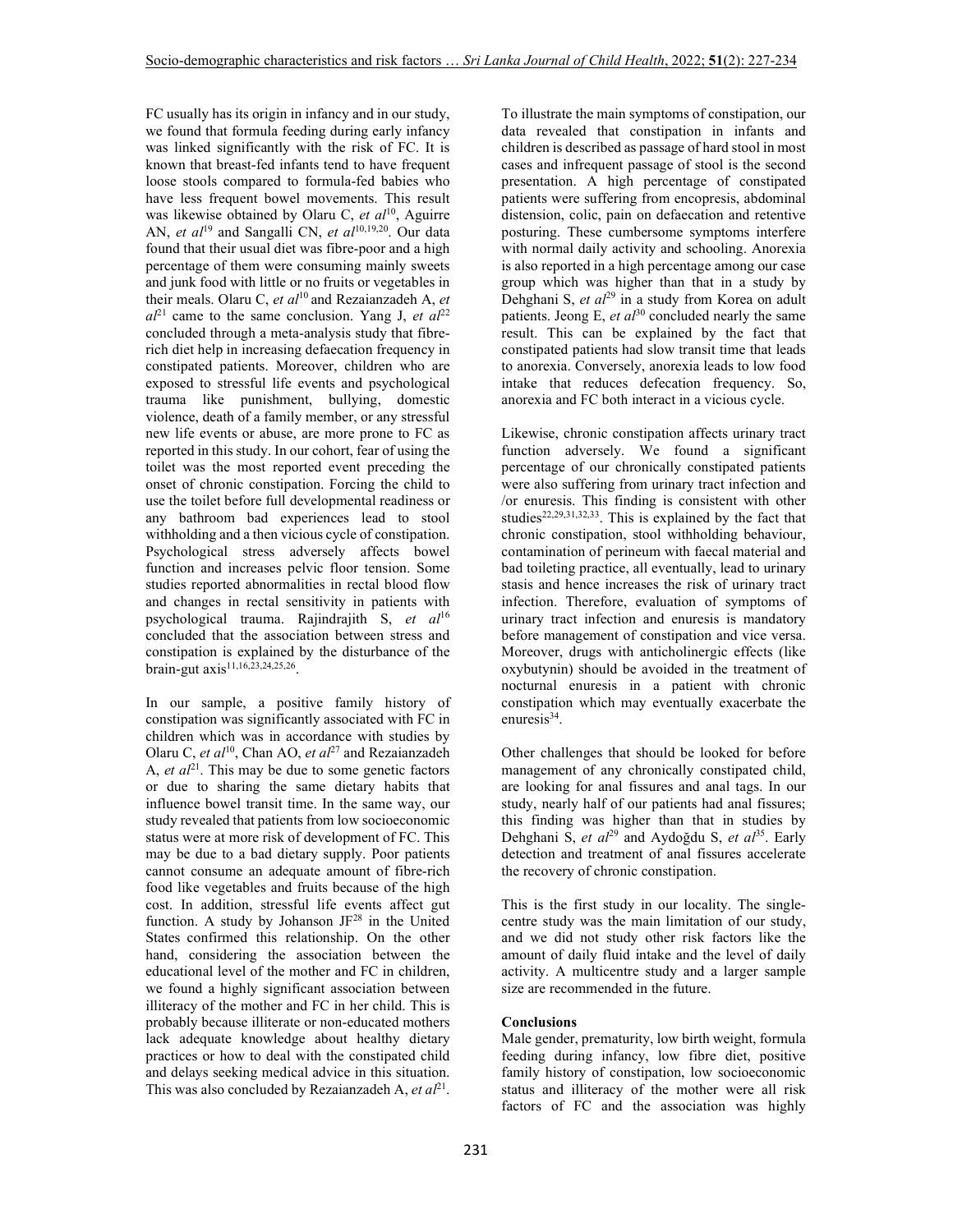significant. Fear of using the toilet was the most common underlying psychological insult.

### **References**

- 1. Van den Berg MM, Benninga MA, Di Lorenzo C. Epidemiology of childhood constipation: a systematic review. *American Journal of Gastroenterology* 2006; **101**: 2401. https://doi.org/10.1111/j.15720241.2006.0 0771.x PMid: 17032205
- 2. Loening-Baucke V. Prevalence, symptoms, and outcome of constipation in infants and toddlers. *Journal of Pediatrics* 2005; **146**: 359. https://doi.org/10.1016/j.jpeds.2004.10.04 6

PMid: 15756220

- 3. Allen P, Setya A, Lawrence VN. Paediatric Functional Constipation. [Updated 2021 Apr 22]. In: StatPearls [Internet]. Treasure Island (FL): StatPearls Publishing; 2021 Jan-. Available from: https://www.ncbi.nlm.nih.gov/books/NBK 537037/
- 4. Levy EI, Lemmens R, Vandenplas Y, Devreker T. Functional constipation in children: challenges and solutions. *Pediatric Health, Medicine and Therapeutics* 2017; **8**: 19–27. https://doi.org/10.2147/PHMT.S110940 PMid: 29388621 PMCid: PMC5774595
- 5. Benninga MA, Faure C, Hyman PE, Roberts ISJ, Schechter NL, Nurko S. Childhood Functional Gastrointestinal Disorders: Neonate/Toddler. *Gastroenterology* 2016 Feb 15; S0016- 5085(16)00182-7. https://doi.org/10.1053/j.gastro.2016.02.01 6 PMid: 27144631
- 6. Hyams JS, Di Lorenzo C, Saps M, Schulman RJ, Staiano A, Tilburg MV. Functional Disorders: Children and Adolescents. *Gastroenterology* 2016 Feb 15; S0016-5085(16)00181-5. https://doi.org/10.1053/j.gastro.2016.02.01 5 PMid: 27144632

7. Peeters B, Benninga MA, Hennekam RC. Childhood constipation; an overview of genetic studies and associated syndromes.

Best practice and research. *Clinical Gastroenterology* 2011; **25**(1): 73–88. https://doi.org/10.1016/j.bpg.2010.12.005 PMid: 21382580

- 8. Di Lorenzo C. Paediatric anorectal disorders. *Gastroenterology Clinics of North America* 2001; **30**(1): 269. https://doi.org/10.1016/S08898553(05)701 78-3
- 9. Loening-Baucke V. Prevalence, symptoms and outcome of constipation in infants and toddlers. *Journal of Pediatrics* 2005; **146**(3): 359–63. https://doi.org/10.1016/j.jpeds.2004.10.04 6 PMid: 15756220
- 10. Olaru C, Diaconescu S, Trandafir L, Gimiga N, Stefanescu G, Ciubotariu G, *et al*. (2016). Some risk factors of chronic functional constipation identified in a paediatric population sample from Romania. *Gastroenterology Research and Practice* 2016; Corpus ID: 14661192. https://doi.org/10.1155/2016/3989721 PMid: 27994619 PMCid: PMC5141327
- 11. Walter AW, Hovenkamp A, Devanarayana NM. Solanga R, Rajindrajith S, Benningna MA. Functional constipation in infancy and early childhood: epidemiology, risk factors, and healthcare consultation. *BMC Pediatrics* 2019; **19**: 285. https://doi.org/10.1186/s12887-019-1652-

y PMid: 31416431 PMCid: PMC6694472

- 12. Devanarayana NM, Rajindrajith S. Association between constipation and stressful life events in a cohort of Sri Lankan children and adolescents. *Journal of Tropical Pediatrics* 2010; **56**(3): 144–8. https://doi.org/10.1093/tropej/fmp077 PMid: 19696192
- 13. Udoh EE, Rajindrajith S, Devanarayana NM, Benninga MA. Prevalence and risk factors for functional constipation in adolescent Nigerians. *Archives of Disease in Childhood* 2017; **102**(9): 841–4. https://doi.org/10.1136/archdischild-2016- 311908 PMid: 28446425
- 14. Kammacher Guerreiro M., Bettinville, A, Herzog, D. Faecal overflow often affects children with chronic constipation that appears after the age of 2 years. *Clinical*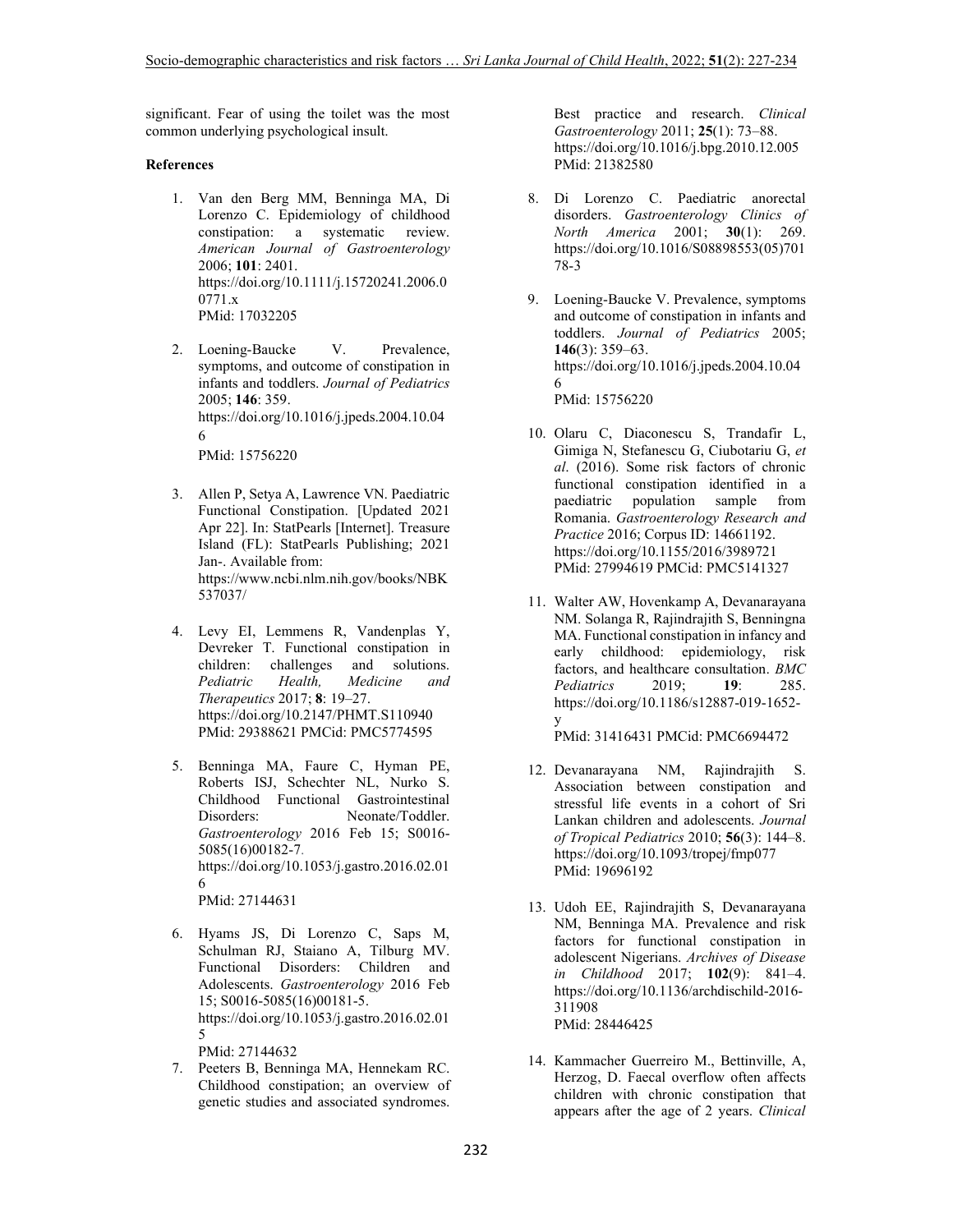*Pediatrics* 2014' **53**(9): 885–9. https://doi.org/10.1177/000992281453565 9 PMid: 24860106

- 15. Lu PL, Velasco-Benítez CA, Saps M. Sex, age, and prevalence of paediatric irritable bowel syndrome and constipation in Colombia: A population-based study. *Journal of Pediatric Gastroenterology and Nutrition* 2017; **64**(6): e137–e141. https://doi.org/10.1097/MPG.0000000000 001391 PMid: 27579696
- 16. Rajindrajith, S., Devanarayana, N. M., Adhikari, C., Pannala, W., & Benninga, M. A. Constipation in children: an epidemiological study in Sri Lanka using Rome III criteria. *Archives of Disease in Childhood* 2012; **97**(1): 43–5. https://doi.org/10.1136/adc.2009.173716 PMid: 20573735
- 17. Chu H, Zhong L, Li H, Zhang X, Zhang J, Hou X. Epidemiology characteristics of constipation for general population, paediatric population, and elderly population in China. *Gastroenterology Research and Practice* 2014; 2014: 532734. https://doi.org/10.1155/2014/532734 PMid: 25386187 PMCid: PMC4216714
- 18. Cunningham C, Taylor HG, Minich NM, Hack M. Constipation in very-low-birthweight children at 10 to 14 years of age. *Journal of Pediatric Gastroenterology and*   $\textit{Nutrition}$ https://doi.org/10.1097/000051762001070 00-00004 PMid: 11479403
- 19. Aguirre AN, Vítolo MR, Puccini RF, de Morais MB. Constipation in infants: Influence of type of feeding and dietary fibre intake. *Journal of Pediatrics (Rio J)* 2002; **78**(3): 202-8. (in Portuguese). https://doi.org/10.1590/S00217557200200 0300007 PMid: 14647775
- 20. Sangalli CN, Leffa P, Morais MB, Vitolo MR. Infant feeding practices and the effect in reducing functional constipation 6 years later: A Randomized Field Trial. *Journal of Pediatric Gastroenterology and Nutrition* 2018; **67**(5), 660–5.

https://doi.org/10.1097/MPG.0000000000 002075 PMid: 29927865

- 21. Rezaianzadeh A, Tabatabaei HR, Amiri Z, Sharafi M. Factors related to the duration of chronic functional constipation in children referring to a paediatric gastrointestinal clinic of Shiraz in 2014 - 2016, *Shiraz E-Medical Journal* 2018 ; **19**(12): e68445. https://doi.org/10.5812/semj.68445
- 22. Yang J. Wang HP, Zhou L, Xu CF. Effect of dietary fibre on constipation: A meta-<br>analysis. World Journal of analysis. *World Journal of Gastroenterology* 2012; **18**(48): 7378–83. https://doi.org/10.3748/wjg.v18.i48.7378 PMid: 23326148 PMCid: PMC3544045
- 23. Mota DM, Barros AJD. Toilet training methods, parental expectations and associated morbidities. *Jornal de Pediatria* 2008; **84**(1): 9-17.. https://doi.org/10.2223/JPED.1752 PMid: 18264618
- 24. Yamada M, Sekine M, Tatsuse T. Psychological stress, family environment and constipation in Japanese Children: The Toyama birth cohort study. *Journal of Epidemiology* 2019; **29**(6): 220–6. https://doi.org/10.2188/jea.JE20180016 PMid: 30146529 PMCid: PMC6522390
- 25. Emmanuel AV, Mason HJ, Kamm MA. (). Relationship between psychological state and level of activity of extrinsic gut innervation in patients with a functional gut disorder. *Gut* 2001; **49**(2): 209–13. https://doi.org/10.1136/gut.49.2.209 PMid: 11454796 PMCid: PMC1728413
- 26. Drossman DA, Tack J, Ford AC, Szigethy E, Törnblom H, Van Oudenhove L. Neuromodulators for functional gastrointestinal disorders (Disorders of Gut-Brain Interaction): A Rome Foundation Working Team Report. *Gastroenterology* 2018; **154**(4), 1140–71. https://doi.org/10.1053/j.gastro.2017.11.27  $\Omega$ PMid: 29274869
- 27. Chan AO, Hui WM, Lam KF, Leung G, Yuen MF, Lam SK., *et al.* Familial aggregation in constipated subjects in a tertiary referral centre. *American Journal*